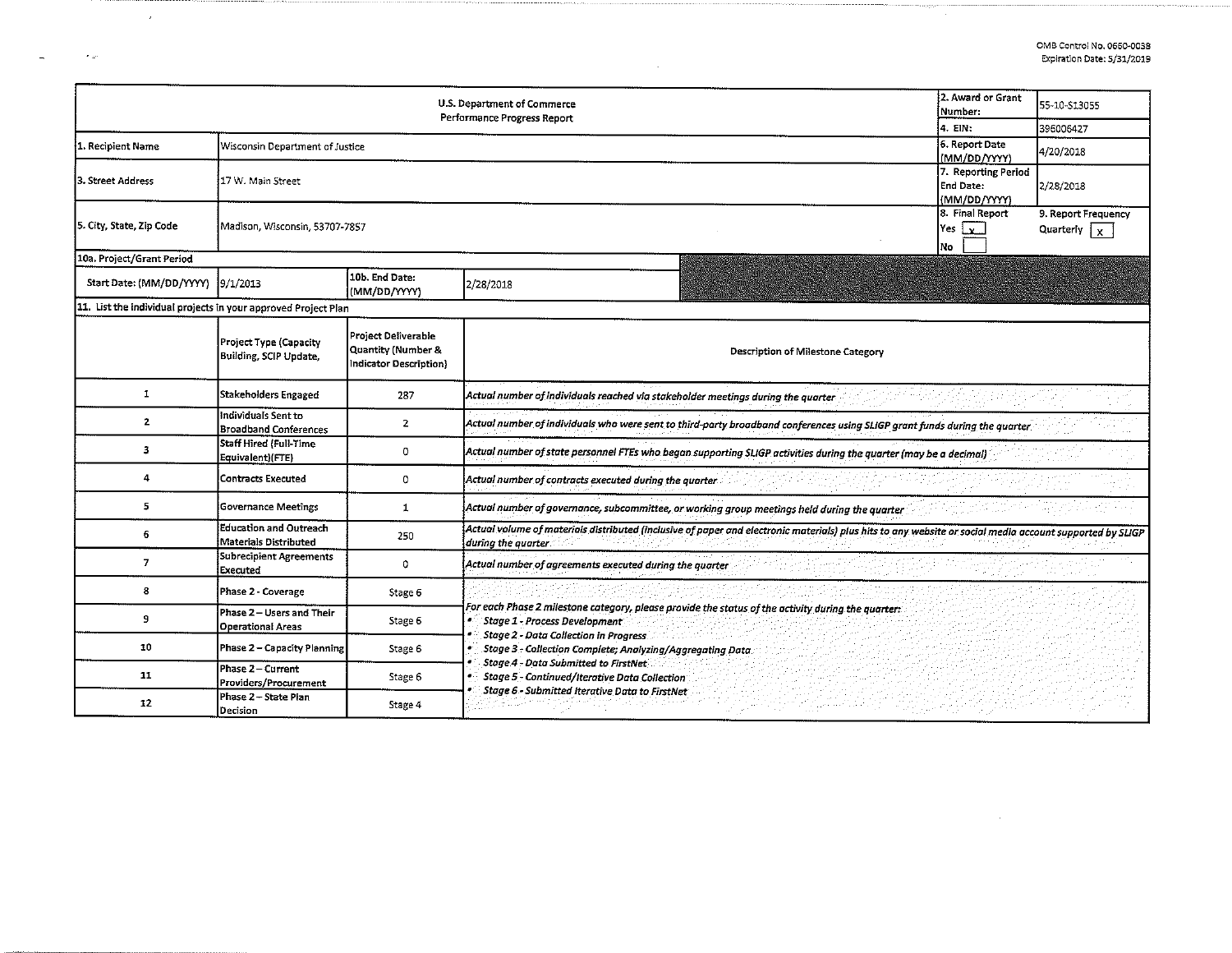11a. Describe your progress meeting each major activity/milestone approved in the Baseline Report for this project; any challenges or obstacles encountered and mitigation strategies you have employed; planned major activit next quarter; and any additional project milestones or information.

Stakeholder and Broadband Conferences: 287 public safety personnel were reached throughout the State with regional meetings in this reporting period. The Wisconsin Department of Military Affairs staff attended two conferen reporting period. The conferences attended were the Wisconsin Chiefs of Police Association and the Badger State Sheriff's Association.

Governance Meetings: During this reporting period, one governance meeting was held throughout the State which was also used for education and outreach on FirstNet and the Wisconsin Public Safety Broadband project. The gove meeting was the Interoperability Council Meeting.

Staff Hires and Other Activities: The DMA staff participated in the following other activities during this reporting period: WiPSB Standing Meetings every Thursday, Region V FirstNet Call, State of Wisconsin FirstNet/AT&T Enhanced SCIP Workshop, SLIGP Close Out Webinar, DMA/FirstNet Check In, and the SLIGP Quarterly Call.

Planned Major Activities: N/A Final Report.

11b. If the project team anticipates requesting any changes to the approved Baseline Report in the next quarter, describe those below. Note that any substantive changes to the Baseline Report must be approved by the Depart Commerce before implementation.

11c. Provide anv other information that would be useful to NTIA as it assesses this project's progress.

Following the Governor's decision to opt-in, the Wisconsin Department of Military Affairs held a series of outreach meetings in each of the six regions to explain how the Interoperability Council developed their recommenda Walker and what that means for individual agencies wanting to sign up for FirstNet. FirstNet and AT&T were present at all six sessions.

lld. Describe any success stories or best practices you have identified. Please be as specific as possible.

One of the deliverables for the Televate, LLC contract was to compile a Public Safety Entities contact list that was then used to distribute information about the six outreach sessions mentioned in 11c. DMA was able to rea public safety stakeholders and 250 people were in attendance for the six sessions.

12. Personnel

12a. If the project is not fully staffed, describe how any lack of staffing may impact the project's time line and when the project will be fully staffed.

|                                      |                                           | 12b. Staffing Table - Please include all staff that have contributed time to the project. Please do not remove individuals from this table. |                    |  |
|--------------------------------------|-------------------------------------------|---------------------------------------------------------------------------------------------------------------------------------------------|--------------------|--|
|                                      | Job Title<br>FTE%<br>Project (s) Assigned |                                                                                                                                             |                    |  |
| Program and Policy Analyst 1         | 0.5                                       | Provides administrative support relating to grant management, governance meetings, outreach activities, and fulfill program requirements.   |                    |  |
| Program and Policy Analyst 2         | 0.5                                       | Provides administrative support relating to grant management, governance meetings, outreach activities, and fulfill program requirements.   |                    |  |
| Justice Program Supervisor<br>(SWIC) | 0.5                                       | Overall program oversight.                                                                                                                  |                    |  |
| Grants Specialist 1                  | 0.1                                       | Provides financial balances, completes Financial Status Report (FSR), completes travel reimbursement and pays general costs.                |                    |  |
| Grants Specialist 2                  |                                           | Completes travel reimbursement and pays general costs.                                                                                      | Will remain vacant |  |
| Financial Officer                    |                                           | Provides financial oversight for the federal award.                                                                                         | Will remain vacant |  |
| LTE                                  |                                           | Provides program support for day to day work and meetings.                                                                                  | Will remain vacant |  |